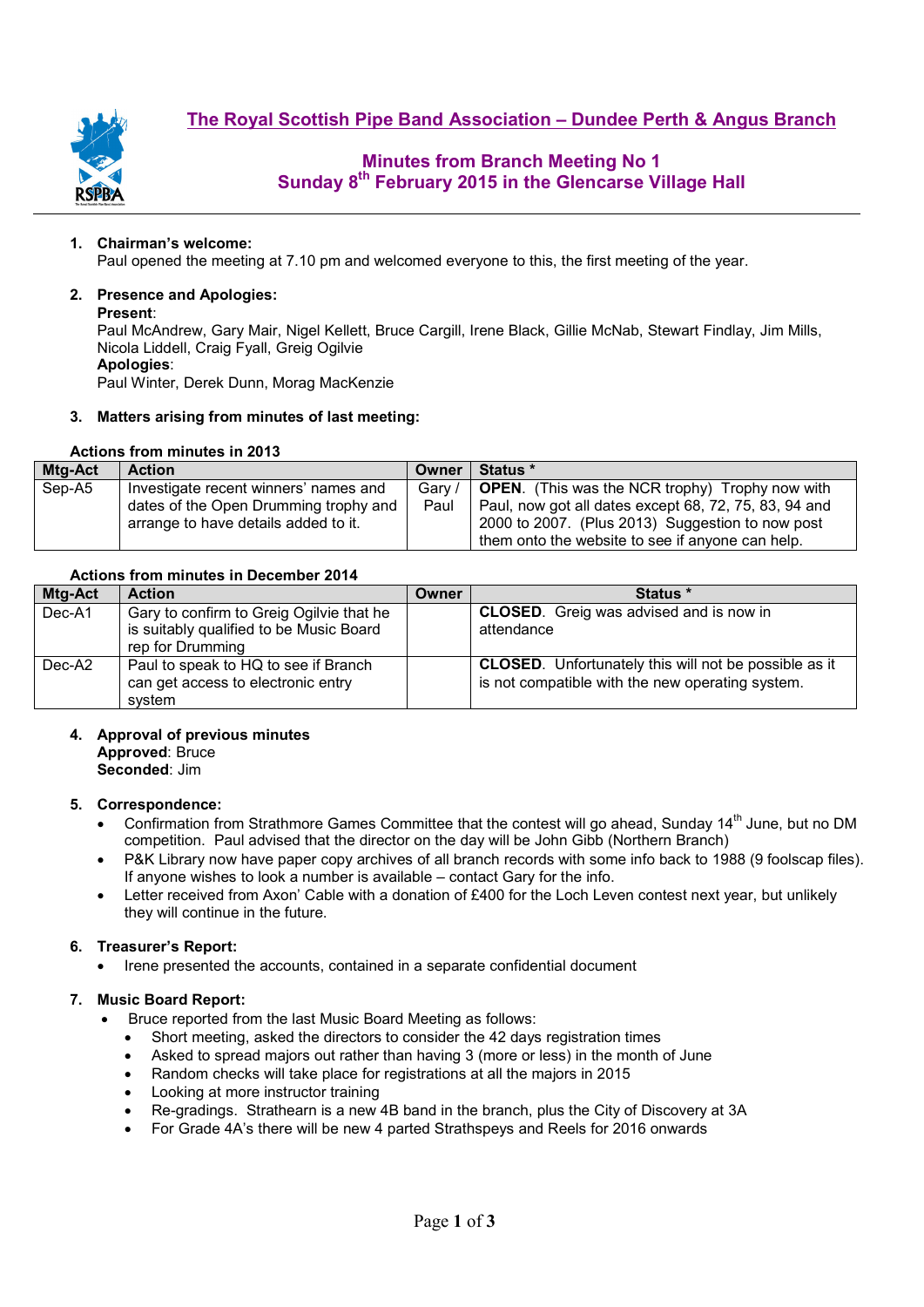

# **Minutes from Branch Meeting No 1 Sunday 8th February 2015 in the Glencarse Village Hall**

## **8. Director's Report:**

- Paul reported as follows from the meeting yesterday:
- RSPBA has been offered a new voting app for audience voting at contests
- Received a complaint from Grampian Police band about the new Grampian & District Pipe Band,
- potentially infringing their name (agreed this was not the case)
- New national juvenile pipe band fund now has a deposit of £10,000, so all registered novice and juvenile bands will be able to apply for some financial support for bus travel
- AGM will be on 14<sup>th</sup> March at the Trades Hall (Merchant City) starting at 10.00 am
- Question for everyone. The Chairman, Gordon Hamill, is up for re-election this year. The Branch is quite happy to support his re-election. Gary to confirm this in writing.
- lan Embelton was in Kansas on 10<sup>th</sup> January, invited by the North American PB Associations meeting. Very busy set of meetings, and his/our attendance was much appreciated.
- RSPBA website. 300,000 hits, 320 million pages viewed, 5,000 twitter followers, 11,000 downloads of the manuals and 4,400 DM downloads. Last magazine had 1,140 downloads compared 400 in print.
- Being asked to encourage all local contests to level the prize money across the grades. Question for Paul to ask is will the entry fee be the same for all grades?
- The directors have decided not to change the registrations period alone (North Americans limit it to one transfer per year per person) as they are looking at a registrations working group
- Registrations will be getting checked at each major, and sanctions applied. (Normally disqualification)
- Suggested that RSPBA look at employing a PR/fundraising officer
- Warning: Scotland/Ireland rugby match is on at the same weekend as the UK championships and consequently there are no more ferries or flights available.
- Closing date for major bids for 2016, 17 and 18 was last Friday. 4 bids were received. Dumbarton, Belfast and Forres have all been awarded, but the British is still to be awarded.
- RSPBA have been offered a further 3 possible properties in Glasgow for HQ location. Watch this space.

### **9. Website Report:**

• None. (No webmaster currently serving on the committee, see AOCB below)

## **10. AOCB:**

- **RSPBA Magazine** 
	- Craig happy to do this, but still wanting to get in touch with Ian Campbell for some rough directions
- **Webmaster** 
	- Agreed to speak to Jason Lafferty to see if he can quote us for re-vamping the website and making it easy to upload news, data, etc
	- Nicola happy to upload and add news etc as required if the website is designed to make it simple to do • **Education**
		- Add Education as a standing item on future agendas, just before the website Report
		- Has been very difficult to get dates for an Outreach training session. Agreed to request dates from after Pitlochry, for all 3 dates, first, second and exam, avoiding Music Board dates, etc
		- The dates for HQ summer school will be Mon  $3<sup>rd</sup>$  to Thurs 6<sup>th</sup> August. (And our candidates from the Branch solos will be sent there is they accept)
- **Pitlochry contest** 
	- Paul and Gary met with Ian Graeme, Pipe Band Convener. We have asked if the competition could at least be opened up to allow branch bands to attend, and thereby become a branch championship contest. It would probably entail only an additional 15 minutes at the start. In principle they think this will be OK, but just need to check with the committee. There will not be a RSPBA DM contest
- **Crieff Games update** 
	- We believe Crieff contest has been cancelled for this year, but we have not been officially informed. The Crieff committee has, however, been writing to certain bands inviting them to come and play
	- Discussed whether or not to try and put a branch-run contest on at Crieff this year, and decided not to